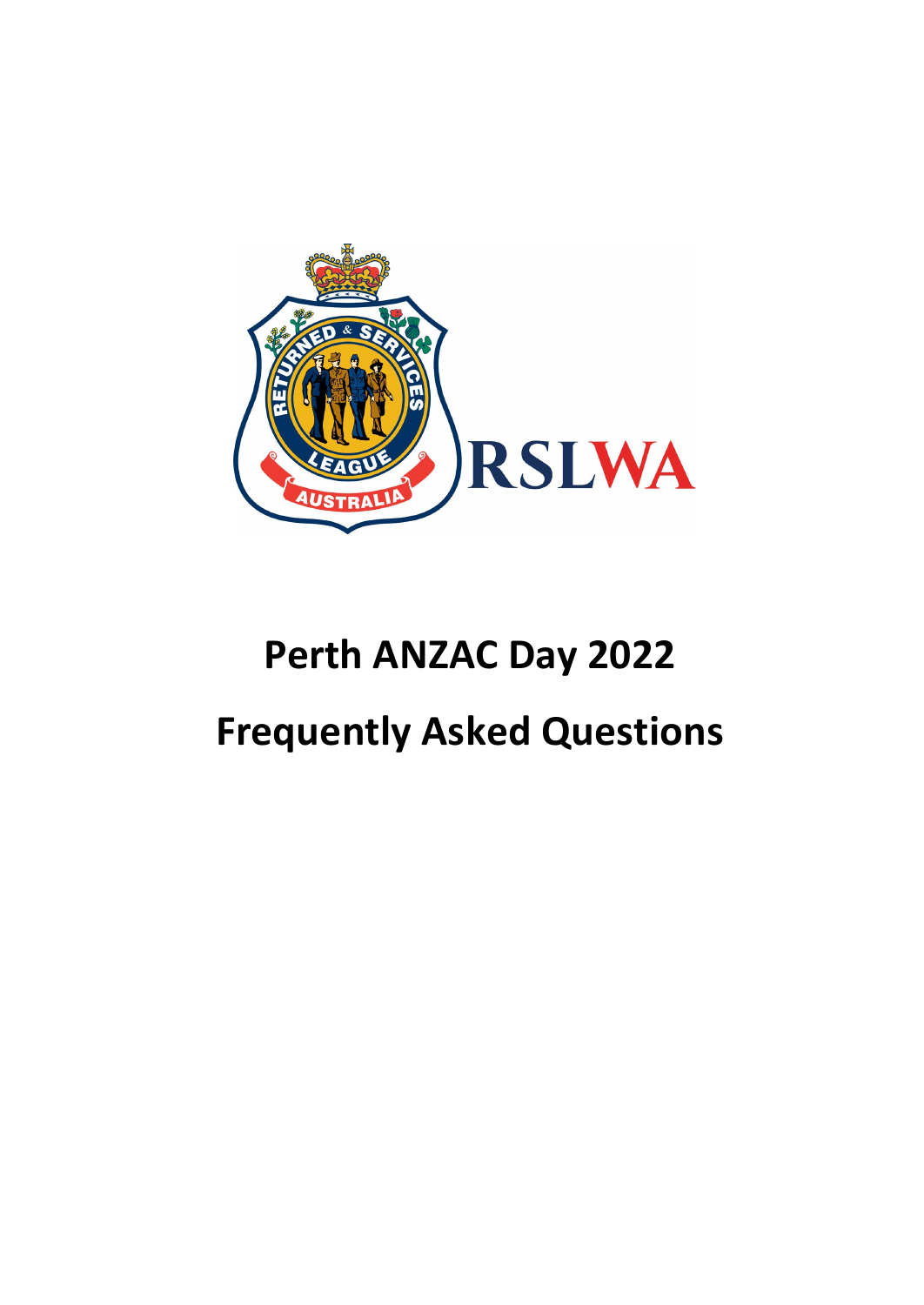

# **EVENT INFORMATION**

# **1. Why do we commemorate ANZAC day?**

ANZAC Day is a time of Remembrance and Commemoration. At dawn on the 25th of April, 1915 a combined force of the First Australian Imperial Force and New Zealand Army troops (ANZAC's) landed on the Gallipoli Peninsula in Turkey.

The men who served on the Gallipoli Peninsula created a legend, adding the word 'ANZAC' to our vocabulary and creating the notion of the ANZAC Spirit. It was with this landing that there began to emerge the tradition of ANZAC with the ideals of mateship and sacrifice that distinguish and unite all Australians irrespective of their origins.

ANZAC Day, the 25th of April each year, is the day Australia commemorates with Services and formal Parades in cities, towns and throughout the world where servicemen, servicewomen and peacekeepers are stationed, to remember all who gave their lives in service to their country, in all wars.

We Will Remember Them – Lest We Forget

# **2. When and where will the Commemorations be held?**

Please visit the RSLWA website for full event information: <https://www.rslwa.org.au/commemoration/anzac-day/services>

#### **Dawn [Service](https://www.rslwa.org.au/events-calendar/anzac-day-dawn-service/)**

5.50am – 6.30am

From your driveway, balcony, living room or at the farm gate. RSLWA have partnered with Radio 95.4 and the Triple M Radio Network to deliver a live broadcast of a Commemorative Service across the State.

Or find a local Dawn Service near you <https://www.rslwa.org.au/commemoration/anzac-day/anzac-day-services-2022>

#### **Gunfire [Breakfast](https://www.rslwa.org.au/events-calendar/gunfire-breakfast/)**

Government House Gardens from 7.00am – 9.00am, Entry is a gold coin donation to share the Spirit of ANZAC Day. Enjoy camaraderie with the Veteran community. <https://www.rslwa.org.au/commemoration/anzac-day/services>

#### **CBD [Parade](https://www.rslwa.org.au/events-calendar/2021-anzac-day-march/)**

St Georges Tce, Perth CBD at 9.00am For more information and Parade Map go to [https://www.rslwa.org.au/images/Parade\\_Map\\_LP\\_Version.pdf](https://www.rslwa.org.au/images/Parade_Map_LP_Version.pdf)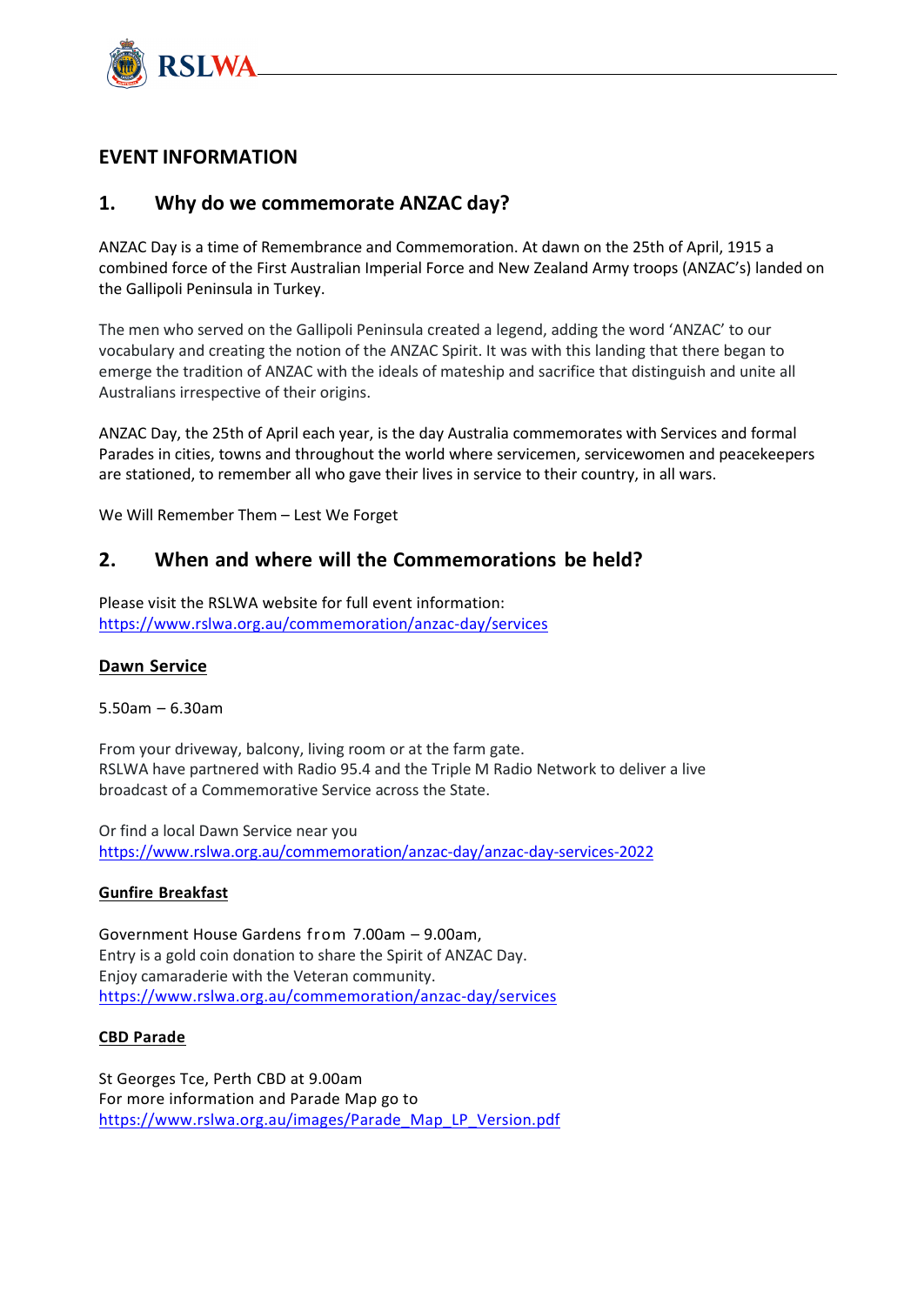

#### **[Commemorative](https://www.rslwa.org.au/commemoration/anzac-day/event/services/commemorative-service/) Service**

Perth Concert Hall from 11.00am Free concert, but tickets are required. Book tickets at Perth Concert Hall website. [https://perthconcerthall.com.au/events/event/anzac](https://perthconcerthall.com.au/events/event/anzac-day-2022) [-day-2022](https://perthconcerthall.com.au/events/event/anzac-day-2022)

## **3. Where is the best place to view the events?**

#### **Parade**

You will be able to secure a good viewing place along the route of the Parade on St Georges Terrace, from Barrack Street to Victoria Avenue. [https://www.rslwa.org.au/images/Parade\\_Map\\_LP\\_Version.pdf](https://www.rslwa.org.au/images/Parade_Map_LP_Version.pdf)

#### **Commemorative Service**

The Perth Concert Hall seats 1500 people, (pending current Covid restrictions at the time). Seating will be allocated and guests will be seated by ushers starting from the front of the venue.

Seating for the elderly and people with mobility aids will be reserved and wheelchair allocation and access has been arranged. When registering your attendance please advise of any special requirements.

# **4. Where is the Parade Form-Up Area?**

The Form-Up Area will be on St Georges Terrace between Barrack Street and William Street and also on Barrack Street between The Esplanade and Hay Street. Details of the Order of the March for the Parade and Form-Up Area can be found at the RSLWA website: [https://www.rslwa.org.au/images/Parade\\_Map\\_LP\\_Version.pdf](https://www.rslwa.org.au/images/Parade_Map_LP_Version.pdf)

The Parade will be required to comply with WA Government Level 1 COVID-19 Restrictions. More information about this can be found at:

[https://www.wa.gov.au/government/covid-19-coronavirus/covid-19-coronavirus-what-you-can-and](https://www.wa.gov.au/government/covid-19-coronavirus/covid-19-coronavirus-what-you-can-and-cant-do#Level1)[cant-do#Level1](https://www.wa.gov.au/government/covid-19-coronavirus/covid-19-coronavirus-what-you-can-and-cant-do#Level1)

Participants in the Perth CBD Parade, need to be aware of the ANZAC Day Parade Protocols which can be found on RSLWA website at: [https://www.rslwa.org.au/images/March\\_Protocols\\_2022.pdf](https://www.rslwa.org.au/images/March_Protocols_2022.pdf)

If you are marching as a Next of Kin please contact the association relevant for your NOK. Your local RSL Sub Branch or Ex Service Organisation may be able to provide guidance regarding what group to march with. [https://www.rslwa.org.au/images/Order\\_of\\_March\\_2022\\_FINAL1.pdf](https://www.rslwa.org.au/images/Order_of_March_2022_FINAL1.pdf)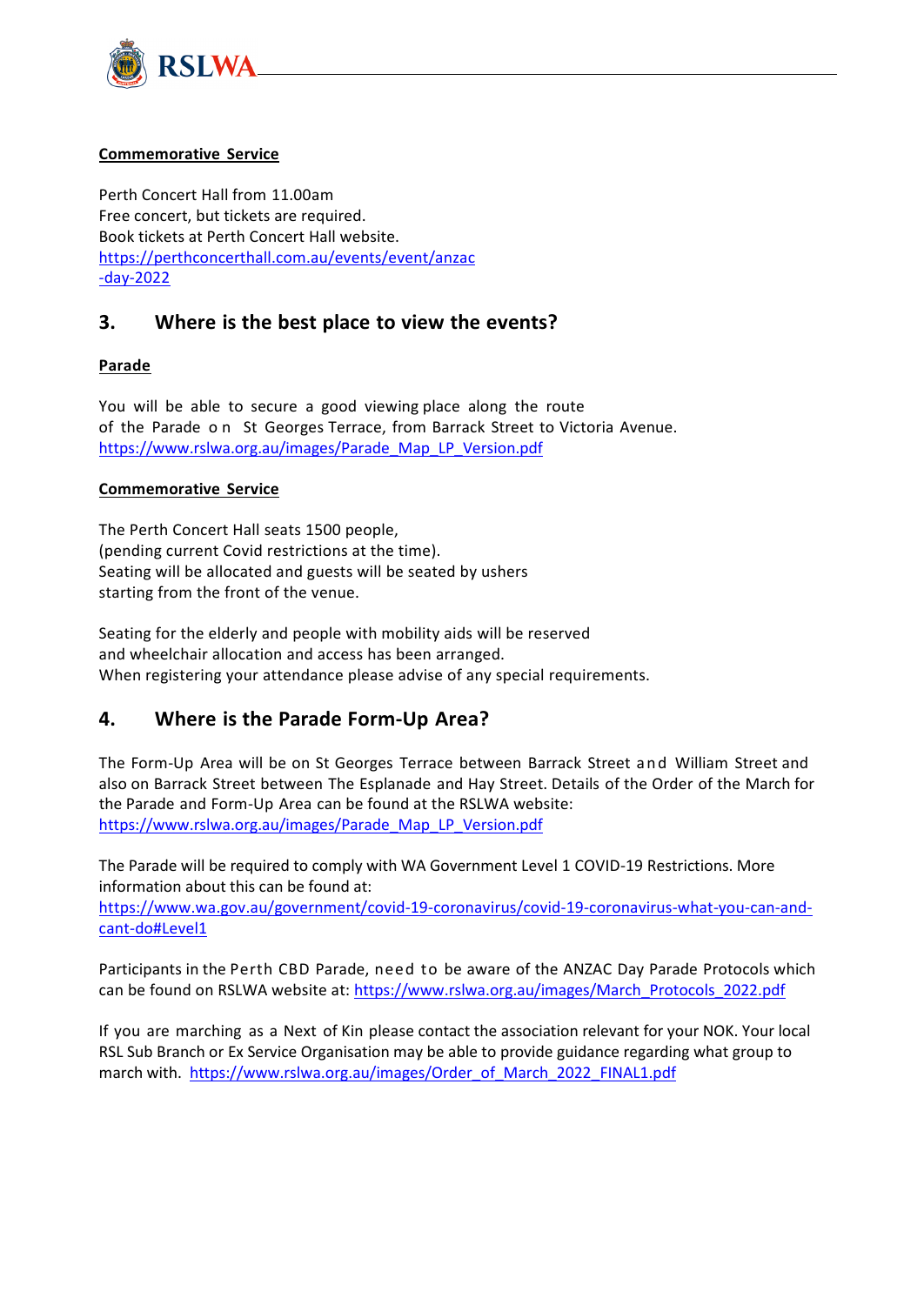

# **5. Can I lay a wreath during the ANZAC Day Dawn Service?**

In response to the higher level COVID Restrictions that existed when planning took place for the Kings Park Dawn Service , the RSLWA was unable to support public participation for the 2022 Dawn Service. No infrastructure such as screens, lighting or early morning transport will be in place. People wishing to make their way to Kings Park can lay a wreath after 7am.

# **6. How can I find out about other Commemorations being held by RSL Sub Branches?**

More than 100 RSL Sub-Branches around the State hold ANZAC Day events. To find out about ANZAC Day activities at your local Sub-Branch, for details please visit: https://www.rslwa.org.au/commemoration/anzac-day/anzac-day-services-2022

# **7. What other events are taking place on ANZAC Day?**

#### **Jewish War Memorial Service**

• Jewish War Memorial, Kings Park on Sunday 24 April from 10:30am.

## **TRAFFIC AND PARKING**

# **8. Will there be road closures?**

Please be advised that road closures and traffic detours will be in effect on 25 April 2022 around the Perth CBD for the safety of patrons, emergency access and event organisers.

A map of road closures for the Parade can be found at the following link: [https://www.rslwa.org.au/images/ANZAC\\_Day\\_Road\\_Closures\\_Parade\\_Map\\_vs1-1.png](https://www.rslwa.org.au/images/ANZAC_Day_Road_Closures_Parade_Map_vs1-1.png)

As there will be no Public Participation for the ANZAC Day Dawn Service at the State War Memorial for 2022, there will be no road closures surrounding Kings Park.

# **9. What is the best way of getting to the events?**

It is recommended that you take public transport to ANZAC Day events. For further information on routes and public transport schedules, please visi[t transperth.wa.gov.au](http://www.transperth.wa.gov.au/) or call 13 62 13. Hearing or speech impaired? Call via NRS 133 677 and ask for 13 62 13.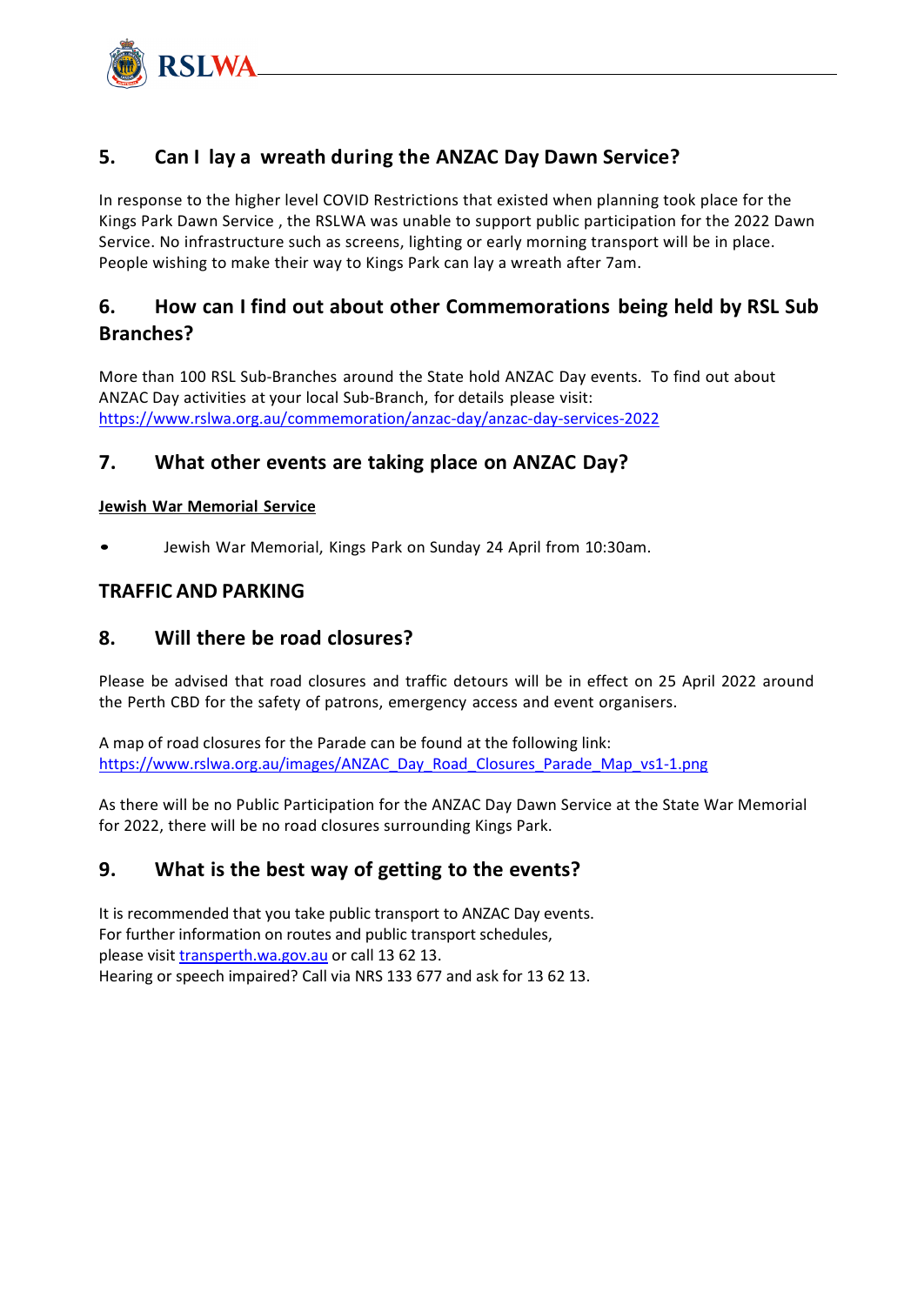

# **10. Is there parking available?**

#### **Parade and Commemorative Service**

Should you require parking for the Parade, City of Perth open-air car parks (Plain St, Fire Station, Point Fraser and Terrace Rd) will be open on ANZAC Day. With the large number of visitors and road closures surrounding the event sites, parking maybe very limited.

For information on parking availability please download the City of Perth mobile app: <http://www.cityofperthparking.com.au/mobile-app>

## **12. Is there any accessible ACROD parking available?**

Yes – the accessible parking bays in the city are listed in the above link.

## **RESIDENTS AND BUSINESSES**

## **13. How will local residents and businesses be informed about event details?**

A letter and map containing information on the events, access, road closures and parking details will be distributed to the City of Perth and Kings Park residents and businesses in April.

Should any residents or businesses have any concerns or questions, please contact the ANZAC Day Coordinator by email [adc@rslwa.org.au](mailto:adc@rslwa.org.au) or phone RSLWA on 9287 3799.

## **GENERAL INFORMATION**

## **14. Can I ride my bike to the events?**

Cyclists are welcome to ride their bikes to the events. Unfortunately, due to safety factors, bike racks will not be provided. We ask that all cyclists respect road closures and walk their bikes through road blocks into the event precincts for visitor safety. For more information visit [www.westcycle.org.au](http://www.westcycle.org.au/)

## **15. Can I bring food or drinks to the events?**

Guests are welcome to bring their own food and non-alcoholic beverages to the Commemorations. The Commemorations will be conducted in public spaces and no alcoholic beverages may be consumed.

Please help us conserve our areas by taking your rubbish home with you or using the bins provided.

## **16. Can I purchase food or drinks at the events?**

The ANZAC Day Gunfire Breakfast will be held in Government House Gardens on St Georges Terrace (next door to Council House) from 7:00am to 9.00am.

The Salvation Army will be offering a sausage sizzle at Langley Park. They will also be offering tea, coffee, biscuits and water at the Commemorative Service at Perth Concert Hall from 9.00am.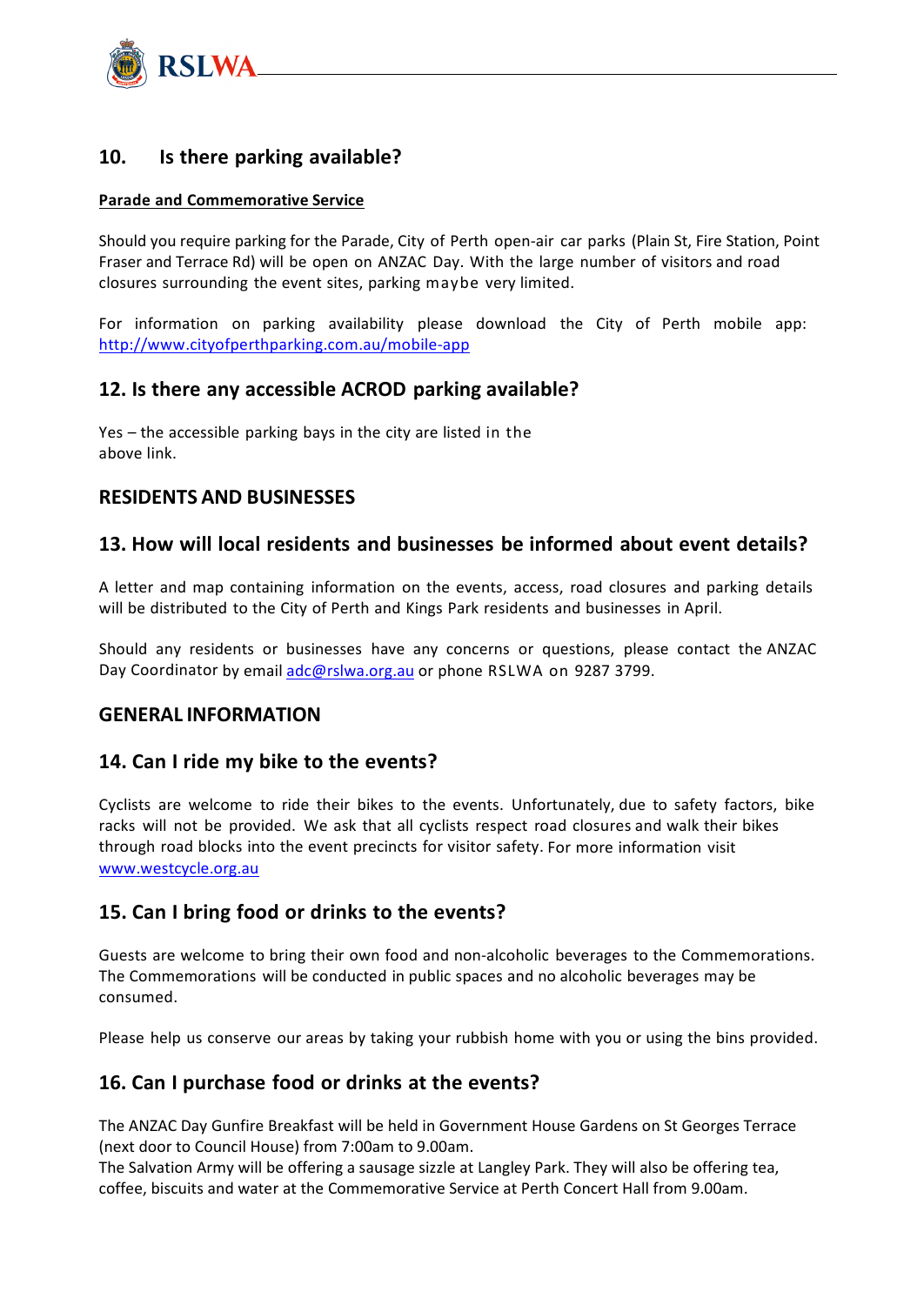

# **17. Are there any prohibited items?**

- Dangerous or hazardous items
- Sun shelters and tents
- Alcohol
- Glassware
- Portable BBQs

# **18. What should I bring to the events?**

- Hats and sunscreen for sun protection
- Food and drinks if you wish
- Cardigan or light jacket in case of cooler weather
- A raincoat or poncho if rain is forecast
- If you wish to wear family medals then they should be worn on the right-hand side of the chest.

# **19. Can I take photos during the events?**

Yes, however we ask for respect during the Commemorative Services no flashes are to be used. If you wish to share you images please send to [marketing@rslwa.org.au](mailto:marketing@rslwa.org.au)

# **20. What should I do if I have lost a child, friend or family member?**

With the assistance of *Constable Care*, there will be a number of Lost Person and First Aid Points set up at key locations around the Parade and Commemorative Service.

# **21. What happens if there is bad weather? Will the events still go ahead***?*

In the event of rain and inclement weather the events will go ahead. Unless the weather is considered dangerous to participants and spectators. If the events need to be cancelled due to dangerous weather conditions, the cancelation will be broadcast through mainstream and social media on the morning of ANZAC Day.

## **22. Are there wheelchair accessible facilities?**

Yes. Accessible parking, seating and toilets will be available at the Parade, Gunfire Breakfast and Commemorative Service.